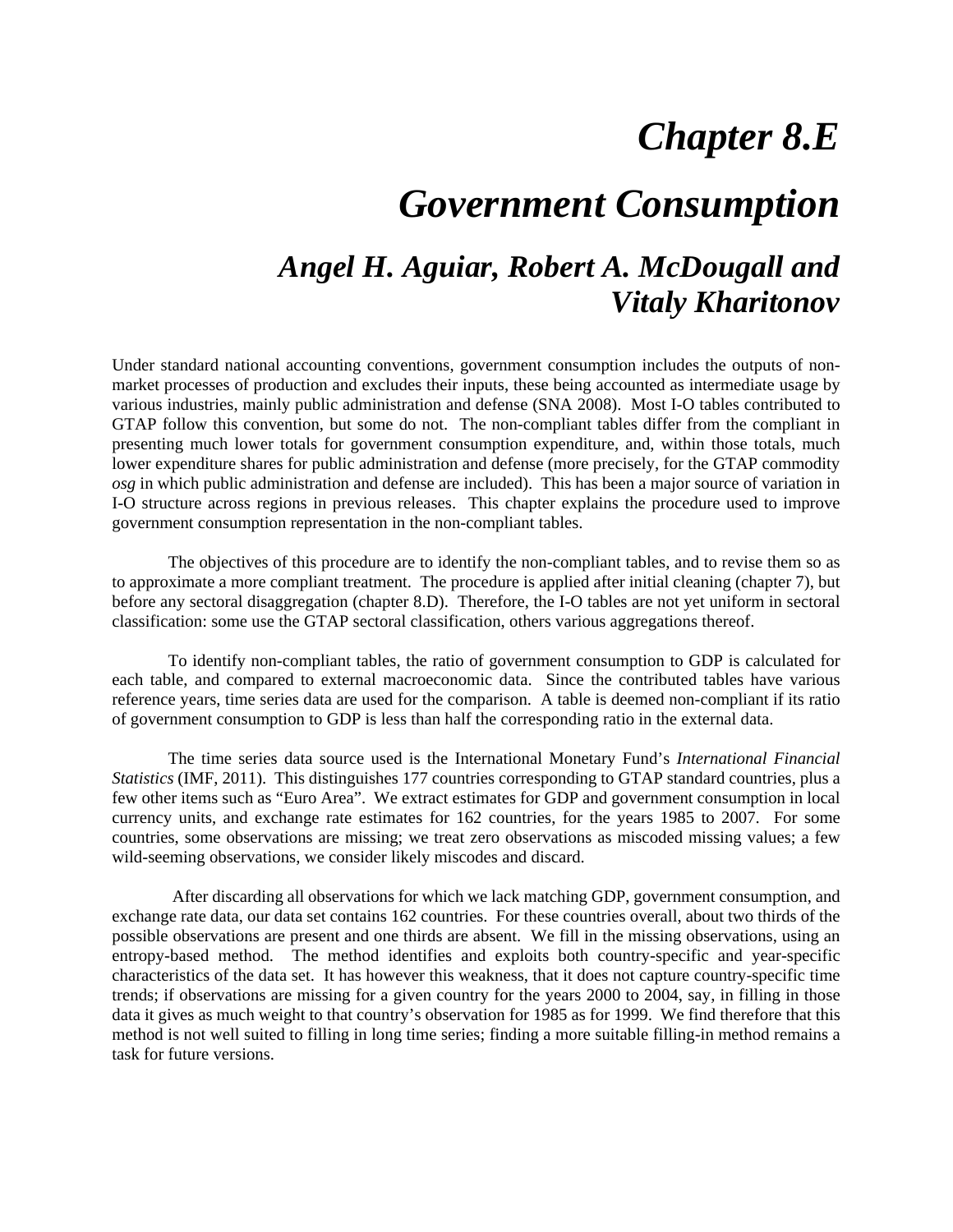#### 8.E - 2

That first step fills in the missing observations for those countries for which some IFS observations are available. The next step supplies estimates for the 82 standard GTAP countries for which no observations are available, again for the years 1985-2007. For this we use the GDP and government consumption estimates from the GTAP macroeconomic data set (chapter 6), together with year-specific factors extracted from the time-series data. This gives us our final multi-year macroeconomic data set.

We identify the reference year for each contributed I-O table. Some contributed tables are a hybrid of original I-O data for an earlier year and macroeconomic data for a later year; for such tables, we take the reference year for the macroeconomic data. For some tables, the reference year is not a calendar year but a financial year; for those, we use the simple average of the data for the calendar years that overlap the financial year.

We find that in almost all contributed tables, we have original macroeconomic data for the required reference year. For three countries, Laos, Taiwan, and Tanzania we have no original macroeconomic data, so there we rely on the second filling-in procedure.

We now compare the ratio of government consumption to GDP in each contributed table with the corresponding ratio for that table's reference year in the time-series macroeconomic data set. We reject the government consumption data for those tables in which the ratios differ by a factor of more than 2. We find five such tables; Table 8.E.1 shows them, and also the tables for which ratios compare relatively poorly, but for which we did not reject the government consumption data.

|                | Government Consumption/<br><b>GDP</b> Ratio |            |               | Government Services<br>Share in Government |
|----------------|---------------------------------------------|------------|---------------|--------------------------------------------|
| Country        | I-O Data                                    | Macro Data | Accept/Reject | Consumption                                |
| Estonia        | 0.12                                        | 0.20       | accept        | 0.90                                       |
| Bulgaria       | 0.21                                        | 0.18       | accept        | 0.96                                       |
| Georgia        | 0.09                                        | 0.10       | accept        | 0.79                                       |
| Norway         | 0.28                                        | 0.21       | accept        | 0.92                                       |
| Albania        | 0.10                                        | 0.09       | accept        | 0.94                                       |
| <b>Belarus</b> | 0.55                                        | 0.21       | reject        | 0.80                                       |
| Malta          | 0.03                                        | 0.19       | reject        | 0.96                                       |
| Laos           | 0.04                                        | 0.21       | reject        | 1.00                                       |
| Ukraine        | 0.18                                        | 0.07       | reject        | 0.83                                       |
| Nigeria        | 0.16                                        | 0.08       | reject        | 0.42                                       |
| Egypt          | 0.04                                        | 0.13       | reject        | 0.01                                       |

#### **Table 8.E.1 Government Consumption Data, Selected Countries**

The tables for which we reject the I-O data are Belarus, Malta, Laos, Ukraine, Nigeria, and Egypt. We note that the I-O tables present not only sizable apparent underestimates of government consumption, but also some sizable apparent overestimates. We note that for five rejected tables, we have macroeconomic data for the I-O table reference year. Laos is not available in the time-series macroeconomic data set and we reject it based on the GTAP macroeconomic data set and the second filling-in procedure.